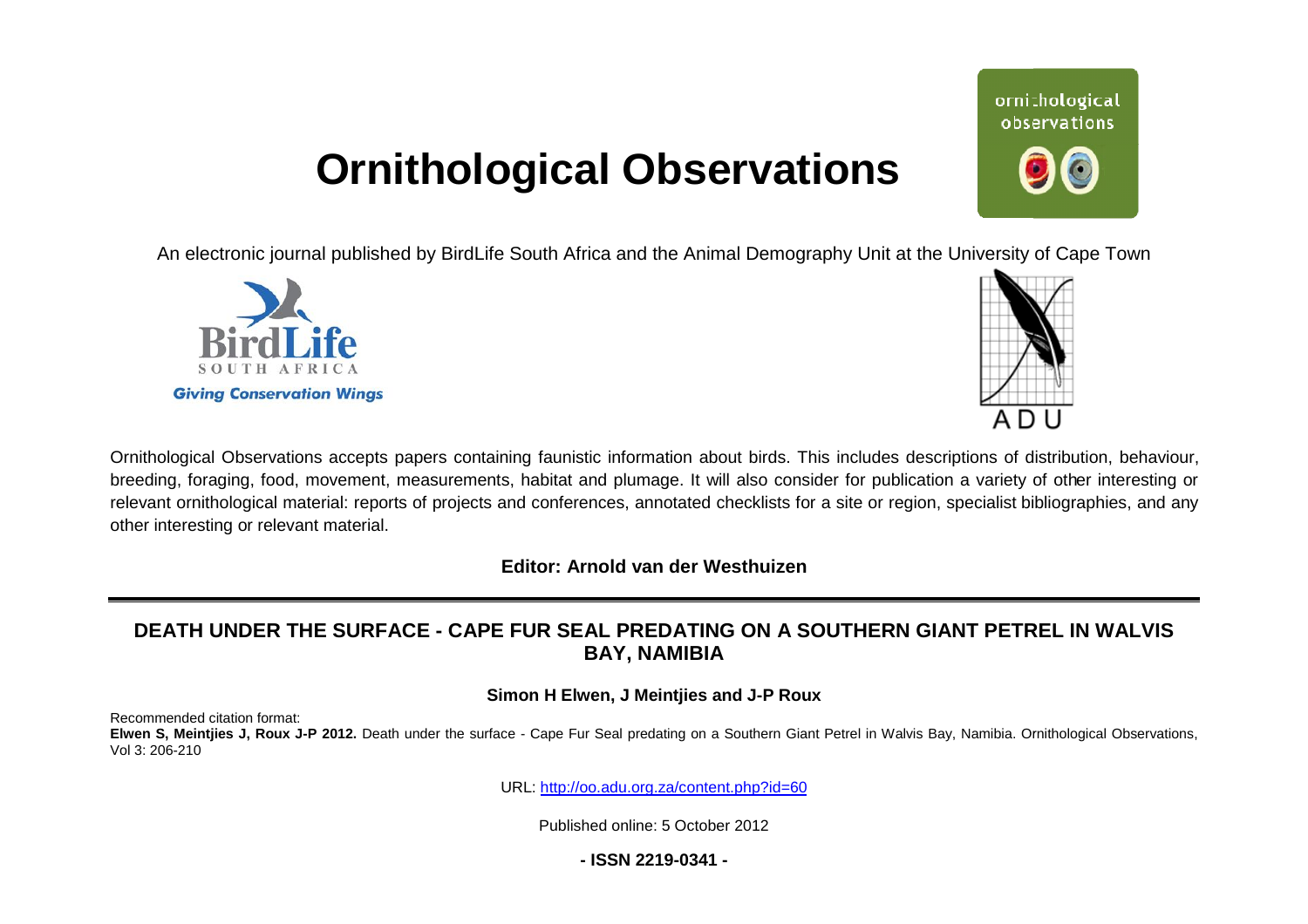# **DEATH UNDER THE SURFACE - CAPE FUR SEAL PREDATING ON A SOUTHERN GIANT PETREL IN WALVIS BAY, NAMIBIA**

Simon H. Elwen<sup>1,2\*</sup>, Jeanne Meintjies<sup>3</sup> and Jean-Paul Roux<sup>4,5</sup>

 $1$  Namibian Dolphin Project. Walvis Bay, Namibia  $2$  Mammal Research Unit, University of Pretoria. C/o Iziko: SA Museum. Cape Town, 8000, South Africa.  $3$  Eco-Marine Kayak Tours cc. PO Box 225, Walvis Bay, Nambiia 4 Lüderitz Marine Research, Ministry of Fisheries and Marine Resources, Shark Island, Lüderitz, Namibia <sup>5</sup> Animal Demography Unit, Zoology Department, University of Cape Town, South Africa Marine Kayak Tours cc. PO Box 225, Walvis Bay, N<br>Marine Research, Ministry of Fisheries and Marine F<br>Shark Island, Lüderitz, Namibia<br>Prography Unit, Zoology Department, University of Gouth Africa<br>\* Corresponding author: <u>S</u>

#### \* Corresponding author: Simon.elwen@gmail.com

Cape Fur Seals *Arctocephalus pusillus pusillus* have been observed to predate upon several species of endemic seabird in South Afri Africa and Namibia, including Cape Gannets *Morus capensis* , Cape Cormorants *Phalacrocorax capensis*, Bank Cormorants ormorants *P. neglectus*, Crowned Cormorants P. coronatus and African Penguins Spheniscus *demersus* (David *et al.* 2003, du Toit *et al.* 2004). Due to the high predation rate and small population sizes of several of these bird species, seal predation of seabirds can have negative impacts on the conservation status of these species (David *et al.* 2003, du Toit *et al*. 2004, Makhado *et al.* 2006).

The Cape Fur Seal population of South Africa and Namibia is relatively large and regarded as stable in numbers (Kirkman *et al.* 2007, 2012), but there has been a significant northwards shift in the distribution of the population with the establishment of several new colonies in northern Namibia and southern Angola (Kirkman *et al.* 2012). Pelican Point, on the western side of Walvis Bay, Namibia is a



Fig 1 - Southern Giant Petrel approaching a kayak on 10 August 2010. Note string/line entangled around right wing.

mainland based, non-breeding colony that has grown rapidly in mainland based, non-breeding colony that has grown rapidly in<br>recent years. Fewer than 10 pups per year were born at Pelican Point until the mid-1990s when breeding animals first settled there,<br>but pup production has increased to ~ 1 700 in 2006 to > 12 000 at<br>the last aerial census in December 2011 (MFMR unpubl. data).<br>Both Southern *Macronecte* but pup production has increased to  $\sim$  1 700 in 2006 to  $>$  12 000 at the last aerial census in December 2011 (MFMR unpubl. data).

Both Southern *Macronectes giganteus* and Northern ( Petrels are regular visitors to the coast of southern Africa where they scavenge around commercial fishing boats and at seal colonies (Sinclair & Ryan 2010). Opportunistic observations by the author Petrels are regular visitors to the coast of southern Africa where they<br>scavenge around commercial fishing boats and at seal colonies<br>(Sinclair & Ryan 2010). Opportunistic observations by the author<br>(SE) made during > 1 00 predominantly during winter (June to August) suggest that the number of giant petrels observed at Pelican Point have increased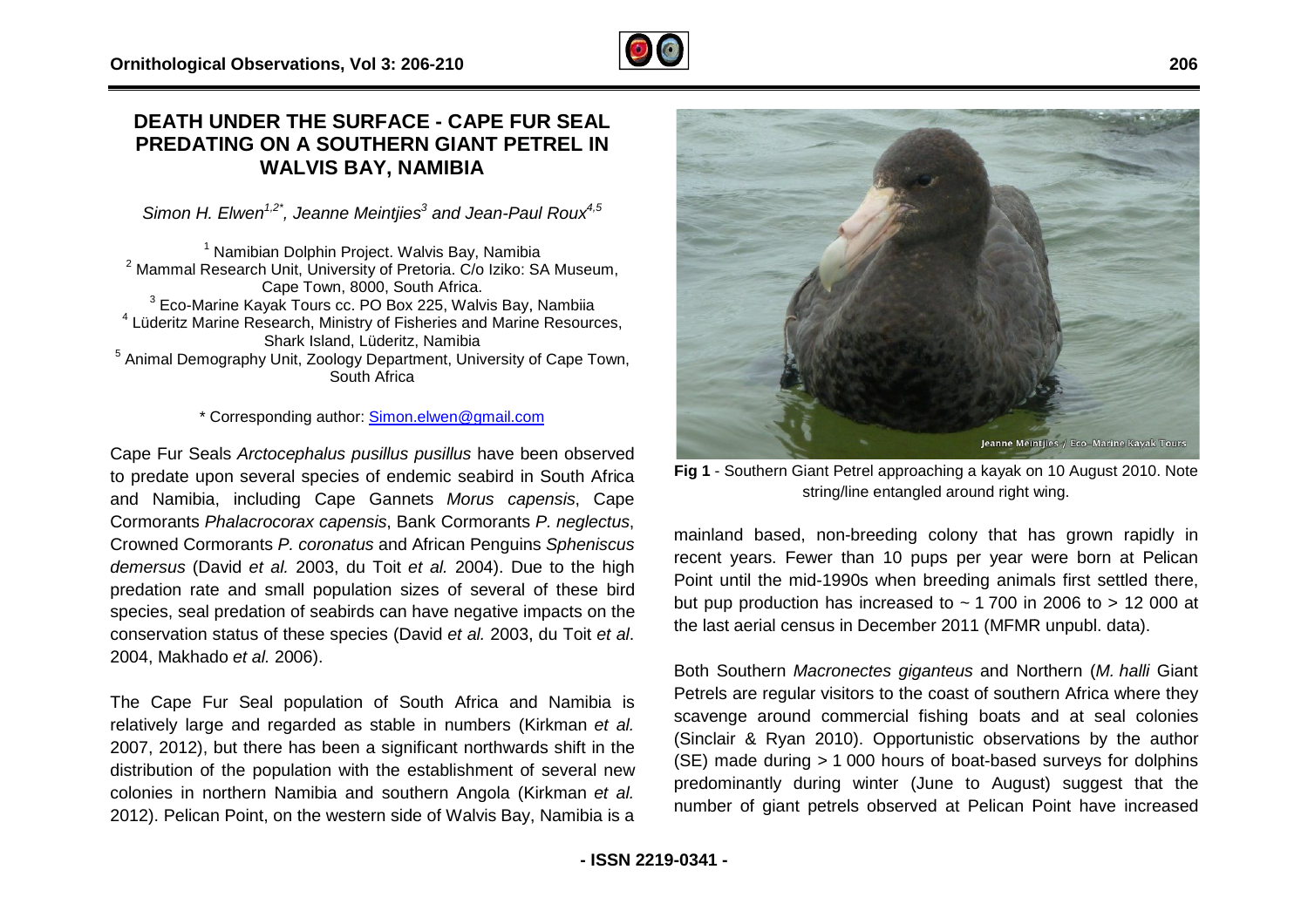



Fig 2 - Southern Giant Petrel during attack by the Cape fur seal on 14 August 2012. Note position of bites on lower body suggesting bird was attacked from beneath.

since 2008 when dolphin surveys began. The increase in sightings may be linked to the increasing size of the seal colony, and associated carrion available here.

At 08:12 on 14 August 2012, an adult male Cape F Fur Seal was observed to attack, kill and partially consume a juvenile Southern Giant Petrel at Pelican Point, Walvis Bay. This is the first observation of a seal predation on any seabird species that the author (SE) has made in the Walvis Bay area since 2008.

The initial capture was not observed, but probably took place from below the bird as it sat on the water surface. The initial bites were to the bird by thrashing it back and forth on the water surface. The kill and eating of the bird took place in less than 15 minutes after which the seal departed. The carcass was then recovered and inspected. The entire gut and tissues from the belly, breast and upper wing were missing, presumably eaten, but the leg muscles were intact although exposed. Thus, the bird was clearly eaten and not merely killed as 'play' as has been observed in southern Namibia at Ichaboe Island (du Toit *et al.* 2004). ssing, presumably eaten, but the leg muscles were intact exposed. Thus, the bird was clearly eaten and not merely 'play' as has been observed in southern Namibia at Ichaboe lu Toit *et al.* 2004).<br>In Toit *et al.* 2004).

The Petrel that had been eaten was almost certainly an injured animal that have been seen in the vicinity of Pelican Point since early August (exact date unavailable). The bird had had an unidentified (but not fishing monofilament) rope or line entangled around its right wing, which had prevented it from flying. The bird had approached boats (including kayaks) and been fed by local marine tour operators and was observed (author JM) to have been harassed by seal pups pulling its tail feathers. The bird was captured and disentangled by Francois du Toit of Open Water Kayak Tours on 11 August 2012, but was still unable to fly when released due to the depth of the injury on the wing. Given that it was not observed to fly on the 14 August either, it is likely the bird was still incapacitated by its wing injury on this date, thus providing easy prey for a seal.

The majority of seal predation on seabirds observed to date takes place around bird colonies and is mainly effected by juvenile or adult male seals (David *et al.* 2003, du Toit *et al*. 2004, Makhado *et al.*  2006), however the bulk of the seal population in Namibia does not seem to be consuming any significant number of seabirds (Mecenero *et al*. 2005).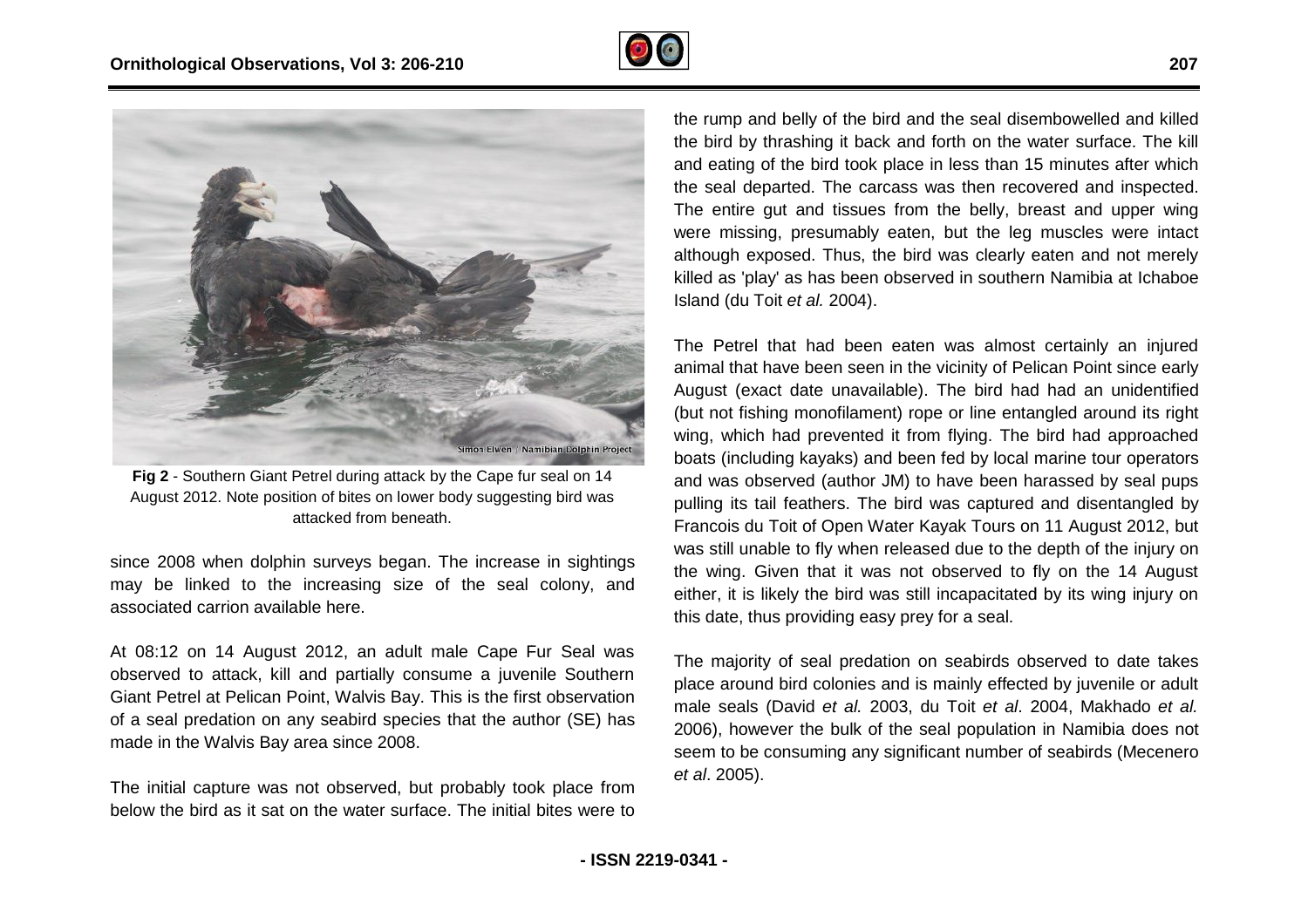



**Fig 3** - Cape fur seal in the process of killing the southern giant petrel.

Pelican Point does not hold any breeding colonies of bird species typically taken by Fur Seals. However, large numbers of Cape Cormorants that nest on the man-made guano platform ~10km east of Pelican Point regularly roost on the beaches in the vicinity of the Pelican Point seal colony and form rafts at sea, providing potential prey for seals. The feeding of seals by marine tour operators in Walvis Bay probably encourages some individual seals not to forage out at sea and seek food in the vicinity of the tour boats instead. This practice might create conditions reinforcing the predatory behaviour of seals on seabirds in Walvis Bay.

**- oo0oo -** 

SE would like to thank the crew on the research vessel, Nico Tonachella, Julie Coffey, Meagan Gary and Alice Affatati for their assistance in the field and Jessica Kemper and John Paterson for comment on the manuscript. This note is a contribution from the SEACODE Research Group in Namibia.

#### **References**

**David JHM, Cury P, Crawford RJM, Randall RM, Underhill LG, Meÿer MA 2003**. Assessing conservation priorities in the Benguela ecosystem, South Africa: Analysing predation by seals on threatened seabirds. Biological Conservation 114:289-292.

**Du Toit M, Bartlett PA, Bester MN, Roux J J-P 2004**. Seabird predation by individual seals at Ichaboe Island, Namibia. South African Journal of Wildlife Research 34:45–54.

**Kirkman SP, Oosthuizen WH, Meÿer MA, Kotze PGH, Roux J-P, Underhill LG 2007**. Making sense of censuses and dealing with missing data: trends in pup counts of Cape fur seals *Arctocephalus*  pusillus pusillus for the period 1972–2004. African Journal of Marine Science 29:161–176.

**Kirkman SP, Oosthuizen WH, Meÿer MA, Kotze PGH, Skrypzeck H, Vaz Velho F, Underhill LG 2012**. Spatio-temporal shifts of the dynamic Cape fur seal population in southern Africa, based on aerial censuses (1972–2009). Marine Mammal Science. DOI: 10.1111/j.1748-7692.2012.00584.x. **H, Vaz Velho F, Underhill LG 2012**. Spatio-temporal shifts of the dynamic Cape fur seal population in southern Africa, based on aerial censuses (1972–2009). Marine Mammal Science. DOI: 10.1111/j.1748-7692.2012.00584.x.<br>Ma

predation by Cape fur seals *Arctocephalus pusillus pusillus*  on Cape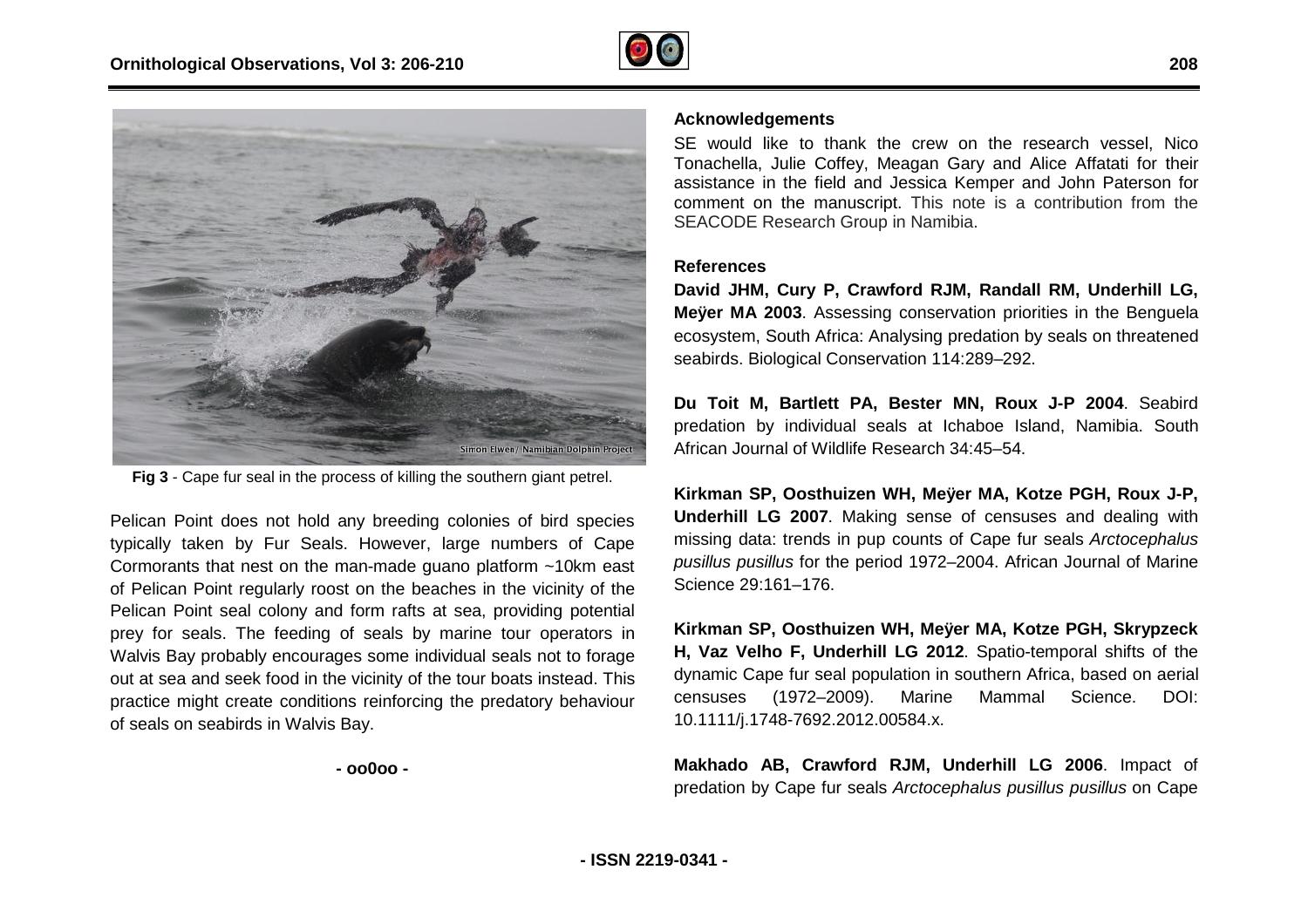

gannets *Morus capensis* at Malgas Island, Western Cape, South Africa. African Journal of Marine Science 28:681–687.

**Mecenero S, Kirkman SP, Roux J-P 2005.** Seabirds in the diet of Cape fur seals *Arctocephalus pusillus pusillus* at three mainland breeding colonies in Namibia. African Journal of Marine Science 27: 509-512.

**Sinclair I, Ryan P 2010.** Birds of Africa, South of the Sahara. Struik Nature, Cape Town, South Africa.